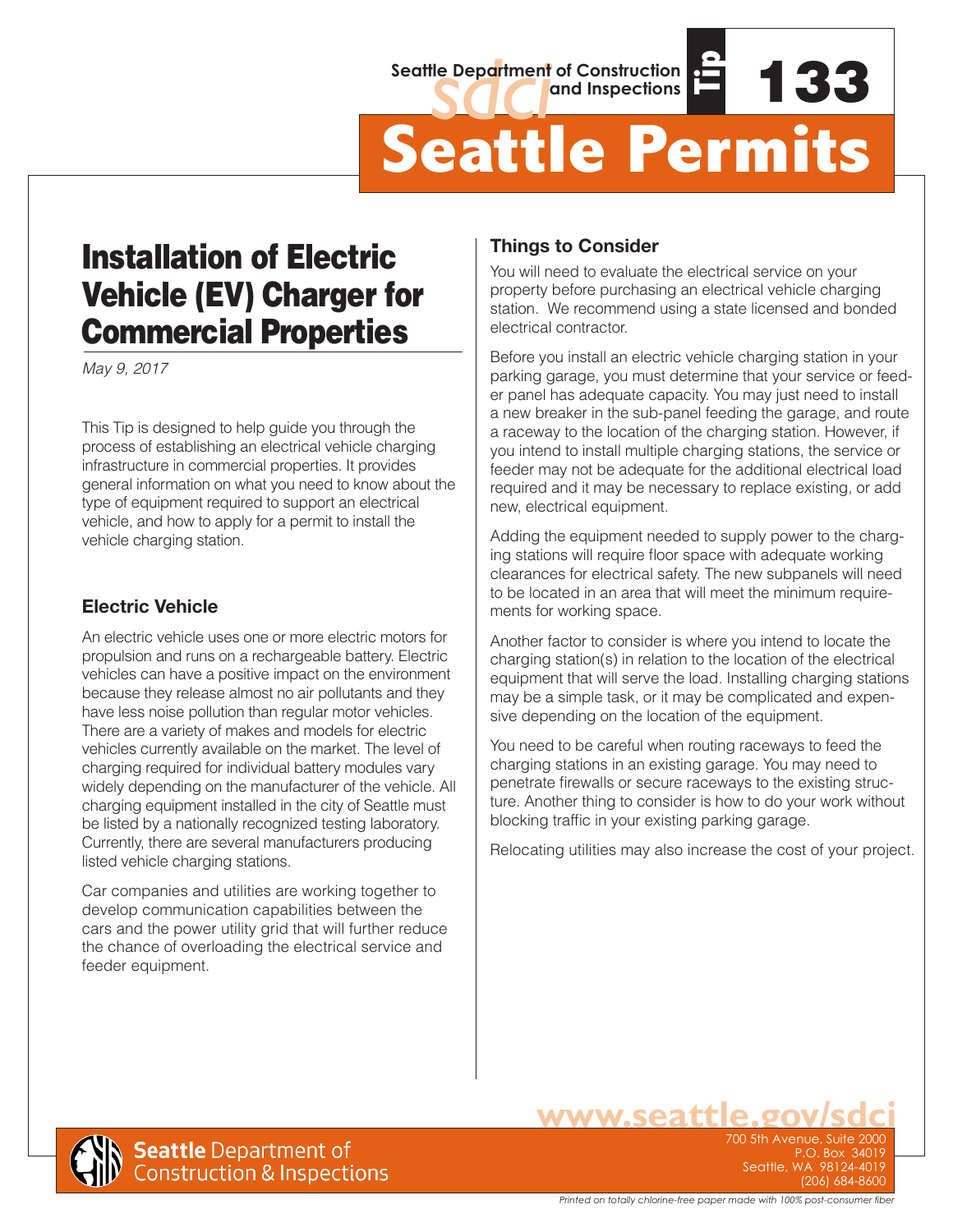#### **When to schedule an Inspection**

The type and number of inspections required vary according to the type of work being performed and the permit issued. For example, your electrical permit may require a cover inspection. Generally speaking, an inspection should be conducted before any hole (filled with concrete or dirt), wall, or ceiling is covered. Your project does not need to be 100 percent complete to receive an inspection. You may call for an inspection on the portion that is complete and then schedule another inspection when the rest of your work is finished. Contact your district inspector if you aren't sure when you need an inspection. You can find a district map, listing district inspectors, on our electrical inspections webpage at **[www.seattle.gov/sdci/](http://www.seattle.gov/sdci/inspections/electrical-inspections) [inspections/electrical-inspections](http://www.seattle.gov/sdci/inspections/electrical-inspections)**.

### **Day of Inspection**

The property owner or their representative (employee, contractor, etc.) must be present at the inspection. SDCI's staff will not enter an occupied property without a representative present. The exception is we can inspect vacant properties without a responsible party present. You may request either a morning or afternoon inspection and our staff will attempt to accommodate your request. However, due to work volumes and workload balancing, this may not be possible.

Inspectors are available by phone between 7:00 a.m. and 8:00 a.m. You can find inspector's telephone numbers, and the area they inspect, on our website at **[www.seattle.gov/sdci/inspections/electrical](http://www.seattle.gov/sdci/inspections/electrical-inspections)[inspections](http://www.seattle.gov/sdci/inspections/electrical-inspections)**. Select the Electrical Inspection District Map on the right side on the web page.

Call (206) 684-8950 to find out who your inspector is. You can also find which inspector is assigned to your project by researching your Permit and Complaint Status Report on the Seattle Services Portal at **[https://](https://cosaccela.seattle.gov/Portal/welcome.aspx) [cosaccela.seattle.gov/Portal/welcome.aspx](https://cosaccela.seattle.gov/Portal/welcome.aspx)**. Your inspector will be identified under the "Inspections" tab of the report after 8:00 a.m. on the day of your inspection.

The flowcharts on page four of this Tip will help you understand the permitting and inspection process.

## **Seattle City Light**

You will need to contact Seattle City Light (SCL) if your electrician determines that your electrical service is not adequate. You must contact SCL before starting your project.

You will be required to complete an electrical service application package and submit it to SCL if the proposed service upgrade exceeds 200 amps or is greater than 120/240 volts.

After reviewing your request, SCL will provide you with information such as the cost for the service connection, instructions on the appropriate location for your new or upgraded service point, the cost for connecting your new or upgraded service, and the steps to follow to make this all happen. Please contact SCL to speak with an electric service representative at:

North of Denny Way (206) 615-0600

South of Denny Way (206) 386-4200

Additional information regarding the process for a new or upgraded electric service can also be found at **[www.seattle.gov/light/electricservice](http://www.seattle.gov/light/electricservice)**.

The following basic steps are generally required for upgrading or installing a new service:

- 1. Contact an electric service representative (ESR) for your location.
- 2. Complete and submit an electrical service application package.
- 3. Purchase a Permit from SDCI.
- 4. Install a new electrical service.
- 5. Schedule an inspection with an SDCI electrical inspector.
- 6. Notify your ESR once installation is complete and has been approved by your SDCI electrical inspector. Then make sure all SCL connection fees are paid.

#### **Other Important information**

We recommend contacting SCL prior to beginning any work because codes and processes may change.

You must submit plans for review by the SCL engineering group due to the complexity of electrical services over 200 amperes, and underground electrical services. Please allow additional time for the review and for crew work.

Seattle City Light charges a fee for new service connections and electric service upgrades. The fee is based on size of the service and the complexity of the installation. Large services and underground services are the most costly.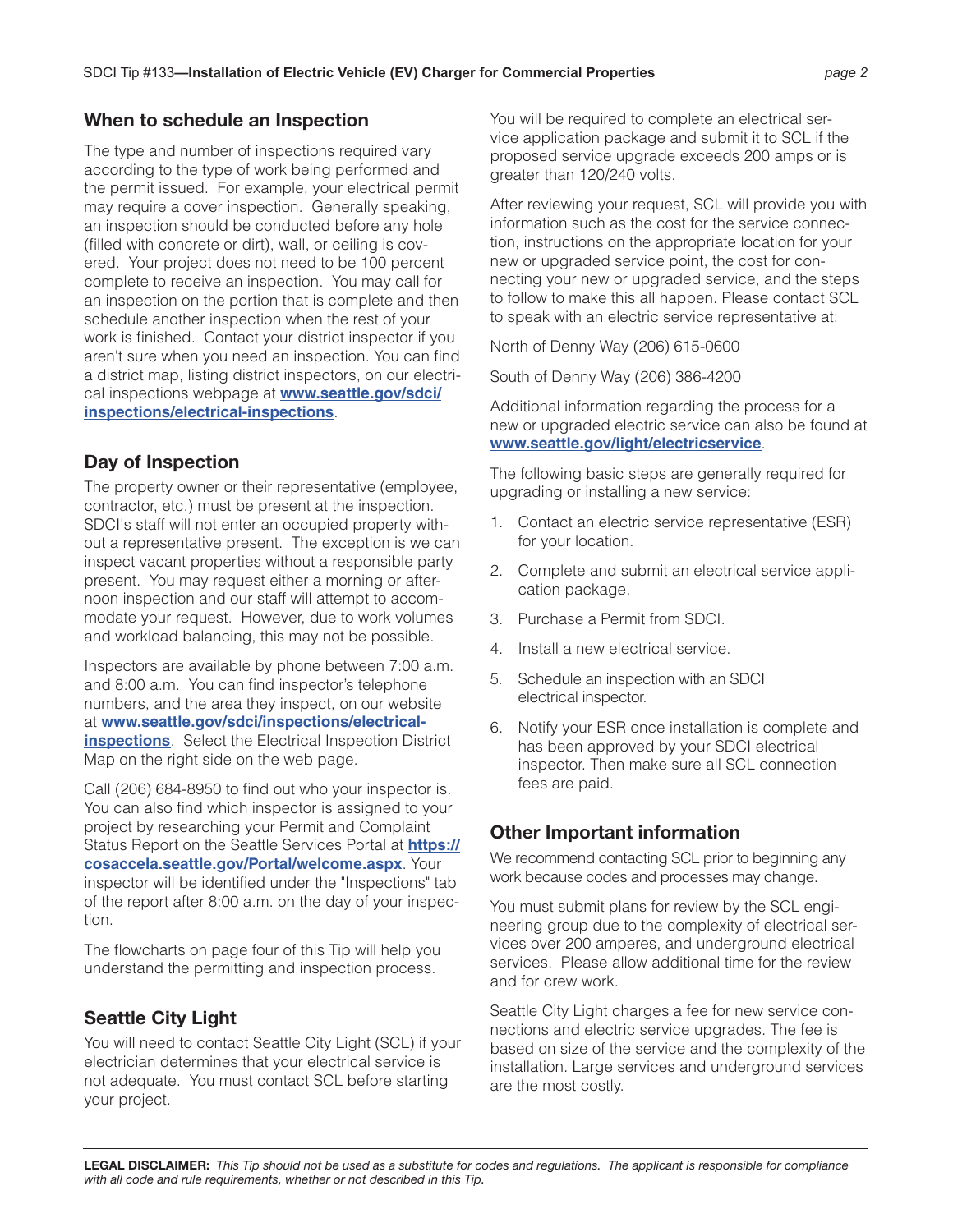All new or upgraded services must be inspected by both a SDCI Electrical Inspector and a SCL ESR. Please be sure you contact your ESR once the SDCI electrical inspector has provided you with a final approval for you service installation.

Contact SCL for information regarding your new service or service upgrade, including cost estimates and estimates of time frames for work. Their phone number is (206) 615-0600. You can find additional information, including a copy of the electric service application, on the SCL website at **[www.seattle.gov/](http://www.seattle.gov/light/electricservice) [light/electricservice](http://www.seattle.gov/light/electricservice)**.

# Access to Information

Links to electronic versions of SDCI **Tips, Director's Rules**, and the **Seattle Municipal Code** are available at **[www.seattle.gov/sdci](http://www.seattle.gov/sdci)**. Paper copies of these documents are available from our Public Resource Center, located on the 20th floor of Seattle Municipal Tower at 700 Fifth Ave. in downtown Seattle, (206) 684-8467.